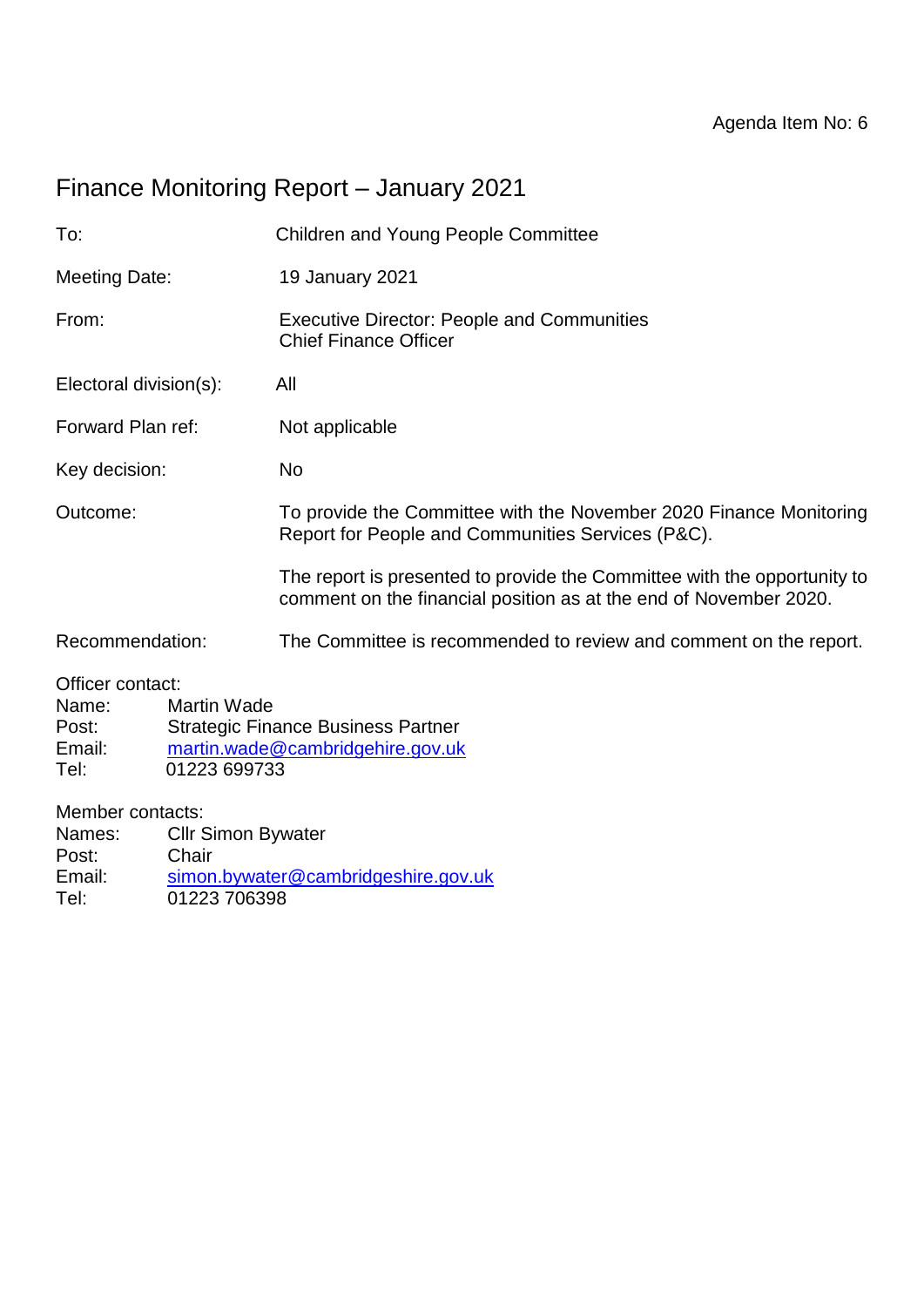### 1. Background

- 1.1 Under the current Virtual Meetings Protocol it has been agreed that the revised Finance Monitoring Report will now be presented at all scheduled substantive Committee meetings (but not reserve dates) to provide the Committee with the opportunity to comment on the financial position of the services for which the Committee has responsibility.
- 1.2 This report is for the whole of the People and Communities (P&C) Service, and as such, not all of the budgets contained within it are the responsibility of this Committee. Members are requested to restrict their attention to the budget lines for which this Committee is responsible, which are detailed in Appendix A, whilst the table below provides a summary of the budget totals relating to CYP Committee:  $1.3$

| <b>Forecast</b><br><b>Variance</b><br><b>Outturn</b><br>(Previous)<br>£000 | <b>Directorate</b><br>The Children and Young People Committee              | <b>Budget</b><br>2020/21<br>£000 | <b>Actual</b><br>2020<br>£000 | <b>Forecast</b><br><b>Outturn</b><br><b>Variance</b><br>£000 |
|----------------------------------------------------------------------------|----------------------------------------------------------------------------|----------------------------------|-------------------------------|--------------------------------------------------------------|
| 350                                                                        | <b>Children's Commissioning</b>                                            | 23,188                           | 14,077                        | 350                                                          |
| 4                                                                          | Communities & Safety - Central Integrated<br><b>Youth Support Services</b> | 373                              | $-85$                         | -6                                                           |
| $-2,391$                                                                   | Children & Safeguarding                                                    | 60,489                           | 38,062                        | $-2,680$                                                     |
| 2,487                                                                      | Education - non DSG                                                        | 36,039                           | 17,959                        | 2,533                                                        |
| 11,286                                                                     | Education - DSG                                                            | 67,529                           | 49,471                        | 11,286                                                       |
| 11,735                                                                     | <b>Total Expenditure</b>                                                   | 187,619                          | 119,483                       | 11,482                                                       |
| $-11,286$                                                                  | <b>Grant Funding (including Dedicated Schools</b><br>Grant etc.)           | $-79,748$                        | $-59,478$                     | $-11,286$                                                    |
| 450                                                                        | Total                                                                      | 107,870                          | 60,005                        | 197                                                          |

**Please note:** Strategic Management – Commissioning and the Executive Director policy lines cover all of P&C and is therefore not included in the table above.

#### 2. Main Issues – Revenue

2.1 The November 2020 Finance Monitoring report is attached at Appendix B. Sections which do not apply to the Children and Young People (CYP) Committee have been highlighted in grey. At the end of November 2020, the overall P&C position shows a net improvement to a revised overspend of £11,516k; around 4.2% of budget. The majority of the reported forecast pressures are as a result of the Covid-19 pandemic. As referenced previously the estimated financial impact on the Council has been submitted to the Ministry of Housing, Communities and Local Government (MHCLG) at regular intervals during the pandemic. As numbers of Covid-19 cases continue to rise these figures remain indicative contingent on the length of disruption into the first quarter or 2021 and the subsequent impact on activity levels, and as such these estimates will continue to be refined as the position becomes clearer.

A summary of the current significant revenue over and underspends within CYP can be seen below: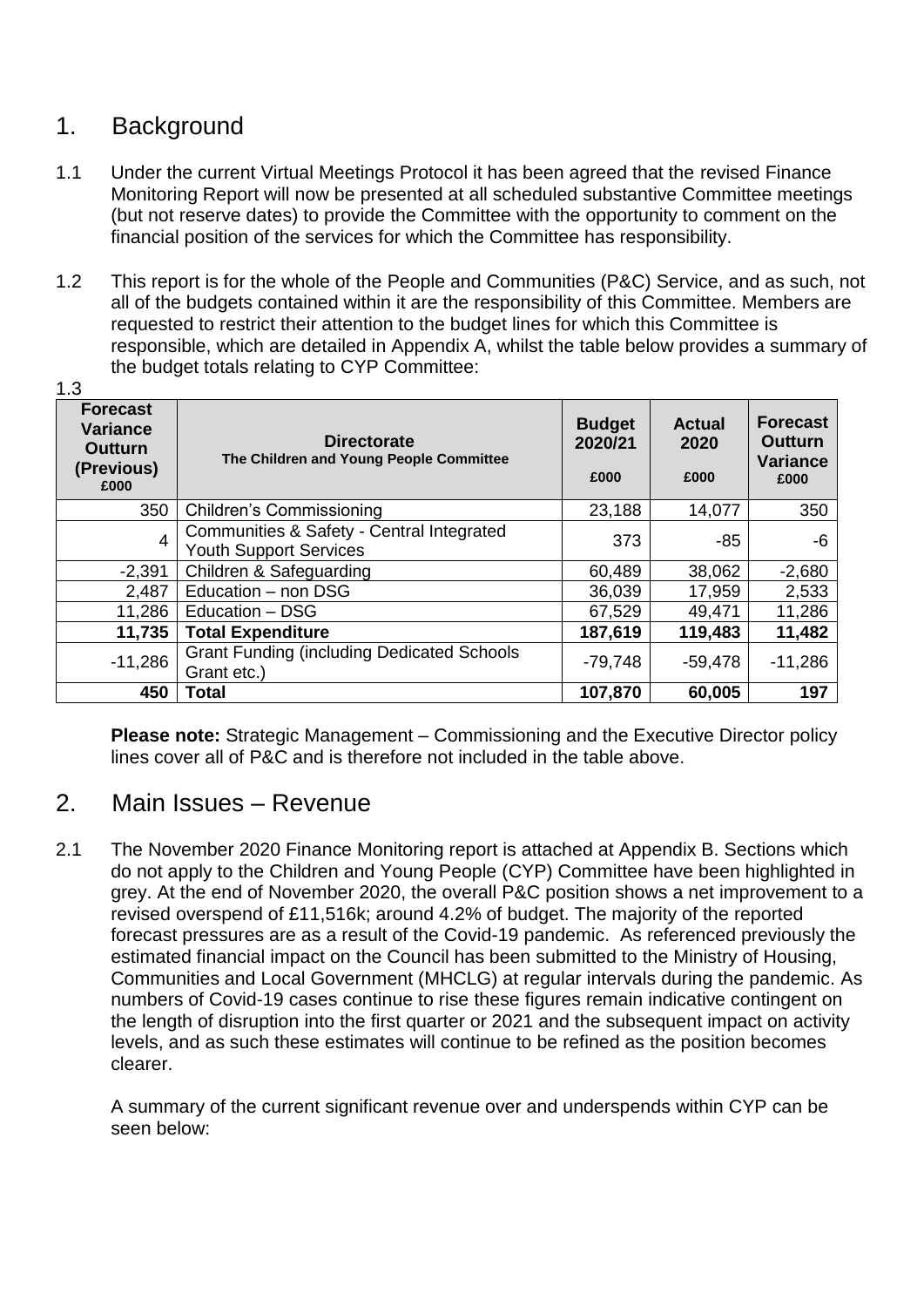- 2.1.1 Children in Care Placements Commissioning has a savings target for the year in excess of £4m, and to date is on track to deliver the majority of this with a revised residual overspend position of +£350k. However we do anticipate the level of commitments increasing over the remainder of the year as more complex and therefore costly cases emerge as a result of the continuing Covid-19 pandemic.
- 2.1.2 Strategic Management Children & Safeguarding is currently reporting a forecast underspend of -£600k. This is made up of a forecast underspend of -£380k related to a service restructure which has been put on hold, realising an in year saving whilst posts remain vacant, a further -£300k due to a combination of posts becoming vacant and recruitment to vacancies taking longer than anticipated in the current climate and additional costs of £80k associated with the use of the Grafham Water Centre to provide temporary support to vulnerable young people during the Covid-19 crisis.
- 2.1.3 Children in Care following a further review of commitments, this service is now reporting a revised underspend of -£1,400k in respect of the unaccompanied asylum seeker children (UASC) and Leaving care budgets. An increase in the level of grant received from the Home Office, backdated to 1st April has contributed to the overall improved position. This is alongside the acceleration in the amount of Home Office decisions around asylum claims and the team's progression with Human Rights Assessments. We are also now seeing the full year benefits of the comprehensive review of placements undertaken in 2019/20.
- 2.1.4 The Children's Disability Service continues to forecast an over spend of £200k. As a result of the Covid-19 pandemic individual care packages for children and young people with the highest level of needs have needed to be increased as they have been unable to attend their special school and/or there is a reduction in their usual care packages due to staff shortages (e.g. staff shielding / isolating) across the short breaks provisions.
- 2.1.5 Adoption has a revised forecast underspend of -£688k. During the 2020/21 financial year, the service has a high number of young people in care turning 18 years old and for the majority of children this will see the allowances paid to their carers ceasing. The service review on this area of activity to ensure allowances received by carers are in line with children's needs and family circumstances has now been completed and as a result additional savings identified.
- 2.1.6 Safeguarding South continue to report an underspend of -£125k. This is in the main due to the impact of Covid-19 and subsequent restrictions being placed on contact and reduced activities. Some of the under spend is also linked to the implementation of the Family Safeguarding Model and the reduction in case numbers.
- 2.1.7 Strategic Management Education is forecasting a -£200k underspend as a result of posts becoming vacant and recruitment to vacancies taking longer than anticipated in the current climate.
- 2.1.8 Education A number of services within Education are forecasting overspends due to loss of income as a result of the Covid-19 pandemic. Some areas have been able to deliver services in different ways, or have utilised their staff and/or building to provide support to other services to mitigate the overall impact. However the overall impact is still significant for many services with a traded element, and may continue to deteriorate further dependent on buying decisions in future terms.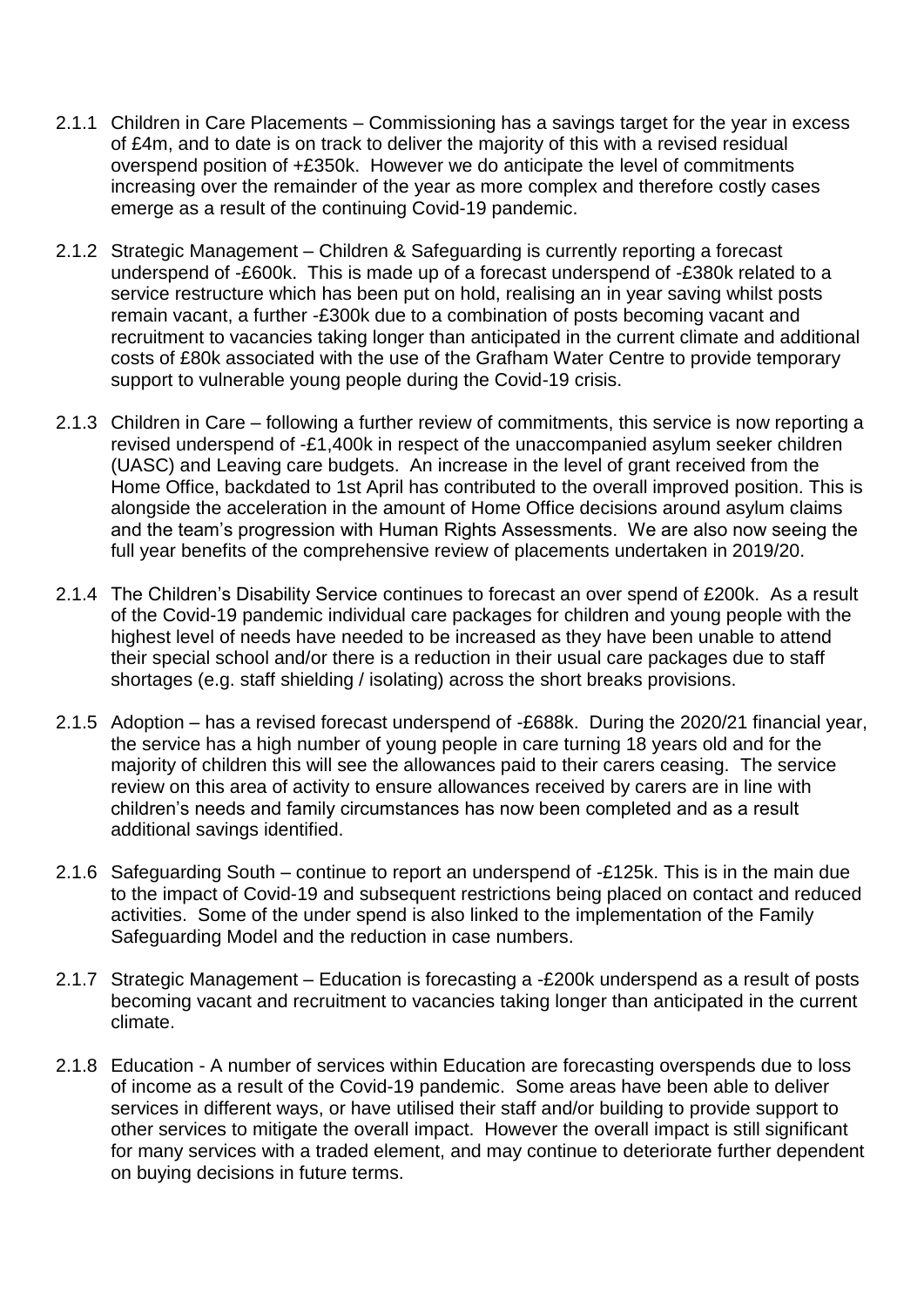- The Early Years' Service is forecasting a £149k overspend.
- The School Improvement Service is forecasting a £81k overspend.
- The Outdoor Centres are currently forecasting a £1,240k overspend.
- Cambridgeshire Music is forecasting a £237k overspend.
- 0-19 Organisation and Planning *-* the Attendance and Behaviour Service (£414k) and Education Safeguarding Team (£74k) are forecasting a combined overspend of £488k. This is offset in part by an underspend of -£131k on the centrally retained growth fund for schools which is part of the Dedicated Schools Grant.
- 2.1.9 Home to School Transport Special A significant increase in transport costs in the latter part of 2019/20 has resulted in an opening pressure of £800k. While an increase in pupils receiving SEND Transport of 10% a year has been included within the budget, we have seen an increase in the average cost of transport per pupil in excess of available budget. This is as a result of price inflation as well as complexity of need meaning that more pupils require individual taxis, passenger assistants or a specialised vehicle. In two cases, private ambulances have had to be provided due to the severity of the children's medical needs following risk assessments undertaken by health and safety, and insurance colleagues.
- 2.1.10 Home to School Transport Mainstream is forecasting an overspend of £200k. We are continuing to see significant increases in the costs being quoted for routes in some areas of the county. Where routes are procured at particularly high rates these are agreed on a short-term basis only with a view to reviewing and retendering at a later date in order to reduce spend where possible, however there is no guarantee that lower prices will be secured in future.
- 2.1.11 Children in Care Transport is now forecasting an underspend of £500k in 2020/21. This underspend is as a result of a number of factors including improved procurement and route planning processes, an ongoing reduction in the number of children in care, and reduced spend on contact visits over the summer term due to the majority of these taking place remotely.
- 2.1.2 Dedicated Schools Grant (DSG) Based on current available funding levels compared to the continuing increase in the number of children and young people with an education, health and care plan (EHCP), and the complexity of need of these young people the underlying pressure on the High Needs Block element of the DSG funded budgets is estimated to be in the region of £11.4m for 2020/21, an improvement of approximately £1m from previous forecasts. This is prior to the implementation of any significant savings initiatives which form part of the SEND Recovery Plan, other than a reduction in funding devolved to secondary schools through the Behaviour and Attendance Improvement Partnerships (BAIP's) to be implemented from September. Due to Covid-19 it is likely that a number of the remaining savings initiatives will be delayed and as such savings not realised until next year.

When added to the existing DSG deficit of £16.6m brought forward from previous years the level potential deficit at the end of 2020/21 is significant. This is a ring-fenced grant and, as such, overspends do not currently affect the Council's bottom line however there is increasing scrutiny and challenge from the DfE to manage the deficit and evidence plans reduce spend. The level of deficit also impacts on the Council's overall cash-flow position and as such senior officers have written to the DfE on several occasions to request support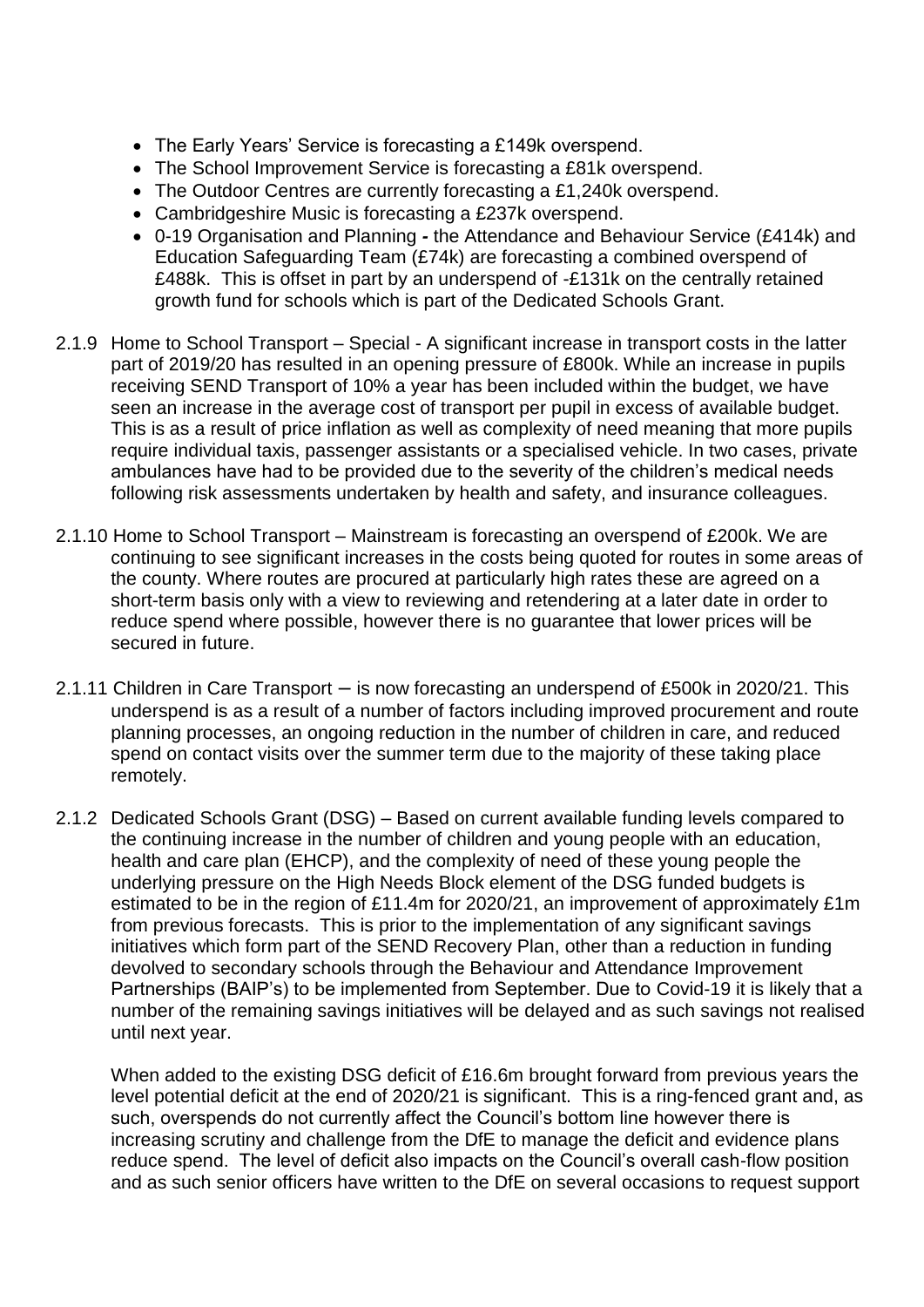in this matter. Officers are currently waiting for further guidance from the DfE in respect of the next steps with a view to meeting with DfE officials to discuss the positon in more detail.

## 2.3 Capital

2.3.1 The Capital Programme Board recommended that services include a variations budget to account for likely slippage in the capital programme, as it is sometimes difficult to allocate this to individual schemes in advance. The allocation for P&C's negative budget has been revised and calculated using the revised budget for 2020/21 as below. At this stage of the year the level of slippage is not expected to exceed the revised capital variation budget of £6.5m so to show the impact of overall forecast pressure, the capital variations budget is shown fully utilised.

| Service               | Capital<br>Programme<br>Variations<br><b>Budget</b><br>£000 | Forecast<br>Outturn<br>Variance<br>(Nov)<br>£000 | Capital<br>Programme<br>Variations<br><b>Budget</b><br>Used<br>£000 | Capital<br>Programme<br>Variations<br><b>Budget</b><br><b>Used</b><br>$\%$ | Revised<br>Outturn<br>Variance<br>(Oct)<br>£000 |
|-----------------------|-------------------------------------------------------------|--------------------------------------------------|---------------------------------------------------------------------|----------------------------------------------------------------------------|-------------------------------------------------|
| P&C                   | $-6,523$                                                    | 6,523                                            | 5,091                                                               | 78.0%                                                                      | 1,432                                           |
| <b>Total Spending</b> | $-6,523$                                                    | 6,523                                            | 5,091                                                               | 78.0%                                                                      | 1,432                                           |

### 3. Alignment with corporate priorities

- 3.1 A good quality of life for everyone There are no significant implications for this priority.
- 3.2 Thriving places for people to live There are no significant implications for this priority.
- 3.3 The best start for Cambridgeshire's children There are no significant implications for this priority.
- 3.4 Net zero carbon emissions for Cambridgeshire by 2050 There are no significant implications for this priority.

### 4. Significant Implications

- 4.1 Resource Implications This report sets out details of the overall financial position of the P&C Service.
- 4.2 Procurement/Contractual/Council Contract Procedure Rules Implications There are no significant implications within this category.
- 4.3 Statutory, Legal and Risk Implications There are no significant implications within this category.
- 4.4 Equality and Diversity Implications